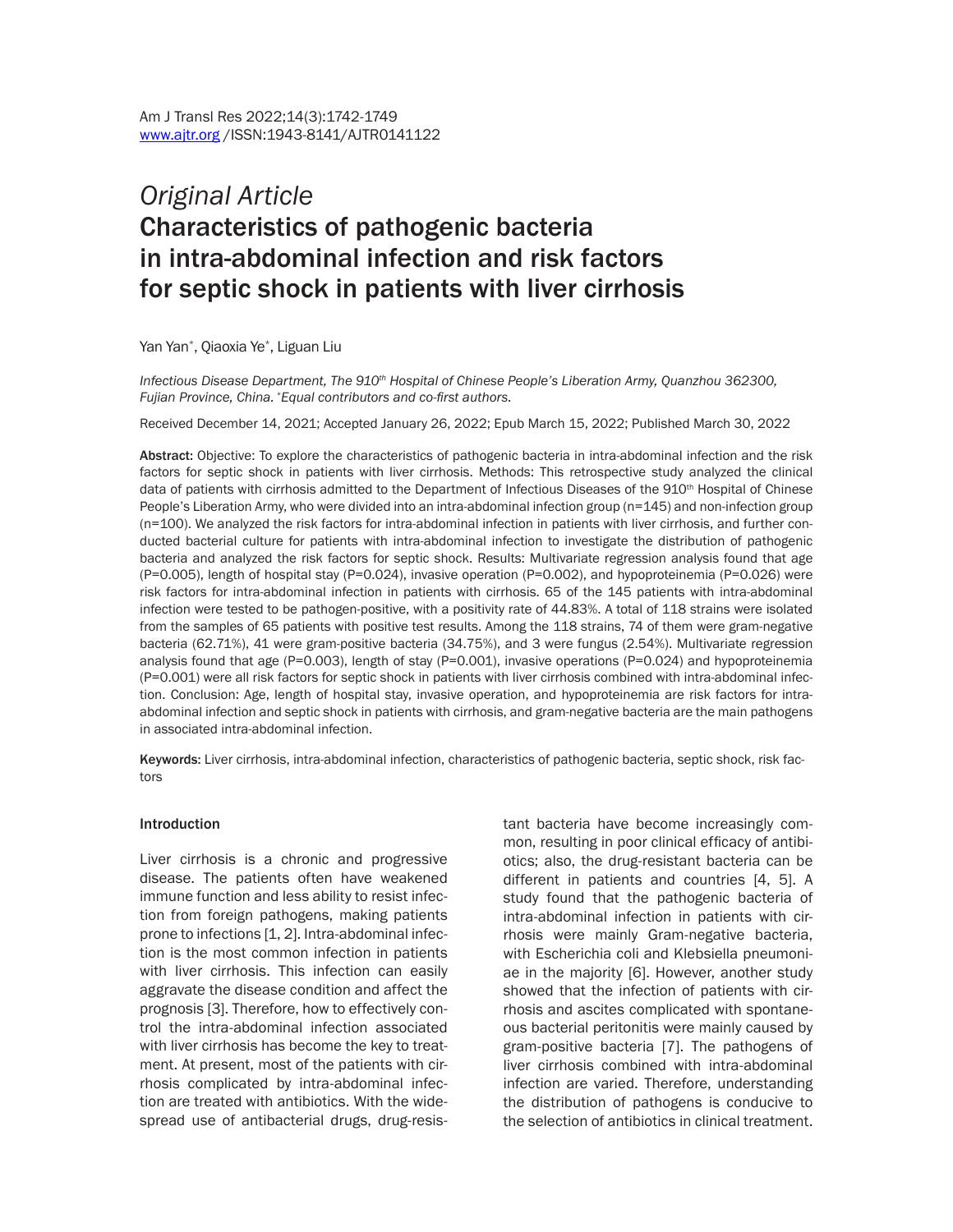Furthermore, one of the most serious complications of liver cirrhosis combined with intraabdominal infection is septic shock, showing a mortality of up to 50% without timely treatment [8]. Analysis of risk factors for septic shock benefits prevention, thereby improving the prognosis of patients. Therefore, this study included patients with liver cirrhosis and intra-abdominal infection to explore the distribution of pathogenic bacteria and to further analyze the risk factors for septic shock. Understanding the influencing factors of cirrhosis combined with intra-abdominal infection and septic shock is helpful for prevention and early intervention to improve survival. Discussing the pathogenic bacteria distribution allows selection of clinical targeted drugs and improves efficacy.

### Materials and methods

### *General data*

This retrospective study analyzed clinical data of patients with liver cirrhosis admitted to the Department of Infectious Diseases of the 910<sup>th</sup> Hospital of Chinese People's Liberation Army from January 2017 to August 2021. The patients were divided into two groups according to whether the patients had the complication of intra-abdominal infection: infection group (n=145) and non-infection group (n= 100). The patients were aged 25-78 years old, with an average age of 62.4±9.7 years old. This study was approved by the Ethics Committee of the 910<sup>th</sup> Hospital of Chinese People's Liberation Army.

# *Inclusion and exclusion criteria*

*Inclusion criteria:* (1) Patients who met the diagnostic criteria for liver cirrhosis which was confirmed by biochemical and imaging examinations [9]. (2) Patients who met the diagnostic criteria for intra-abdominal infection according to *Hospital Infection Diagnostic Criteria* [10] and confirmed by bacterial culture. (3) Patients with an age over 18 years old; (4) Patients with no history of intra-abdominal infection at admission; (5) Patients with complete data.

*Exclusion criteria:* (1) Patients complicated with other infections; (2) Patients with malignant tumors; (3) Patients with severe heart, brain or kidney diseases; (4) Patients with immunodeficiency; (5) Patients with pregnancy or in lactation; (6) Patients who received antifungal treatment; (7) Patients with infection at multiple sites; (8) Patients who had immunomodulators; (9) Patients with shock caused by other reasons.

# *Methods*

The ascites fluid of patients with intra-abdominal infection was cultured on the first day of admission. For the bacterial culture and drug sensitive test, 10 mL of ascites was collected following the ascites puncture. The ascites sample was cultivated in broth agar at a constant room temperature for 24 h. Then, the positive samples were transferred to blood agar for continuous culture. The VITEK2 Compact automatic bacterial identification and drug susceptibility analysis system (Mérieux, France) was used to identify the positive strains and test the drug susceptibility. The experiment and the operation process were carried out in strict accordance with the *National Clinical Laboratory Operation Regulations*. The infection condition was identified according to the results of bacterial culture.

The occurrence of septic shock in patients with liver cirrhosis and intra-abdominal infection was recorded. Clinical data including age, gender, etiology, length of stay, with or without invasive operations, Child-Pugh score, and complications were used for statistical analysis.

# *Outcome measures*

(1) Risk factors for intra-abdominal infection were analyzed in patients with liver cirrhosis. (2) The distribution of pathogenic bacteria was investigated in patients with cirrhosis and intraabdominal infection with positive results in bacterial culture of ascites. (3) Risk factors for septic shock in patients with liver cirrhosis and intra-abdominal infection were statistically analyzed.

# *Statistical methods*

Statistical software SPSS 17.0 was used to analyze the data. Continuous variables that conformed to normal distribution and homogeneity of variance were presented as mean ± standard deviation ( $\overline{x}$ ±sd) and processed using independent sample t-test for inter-group com-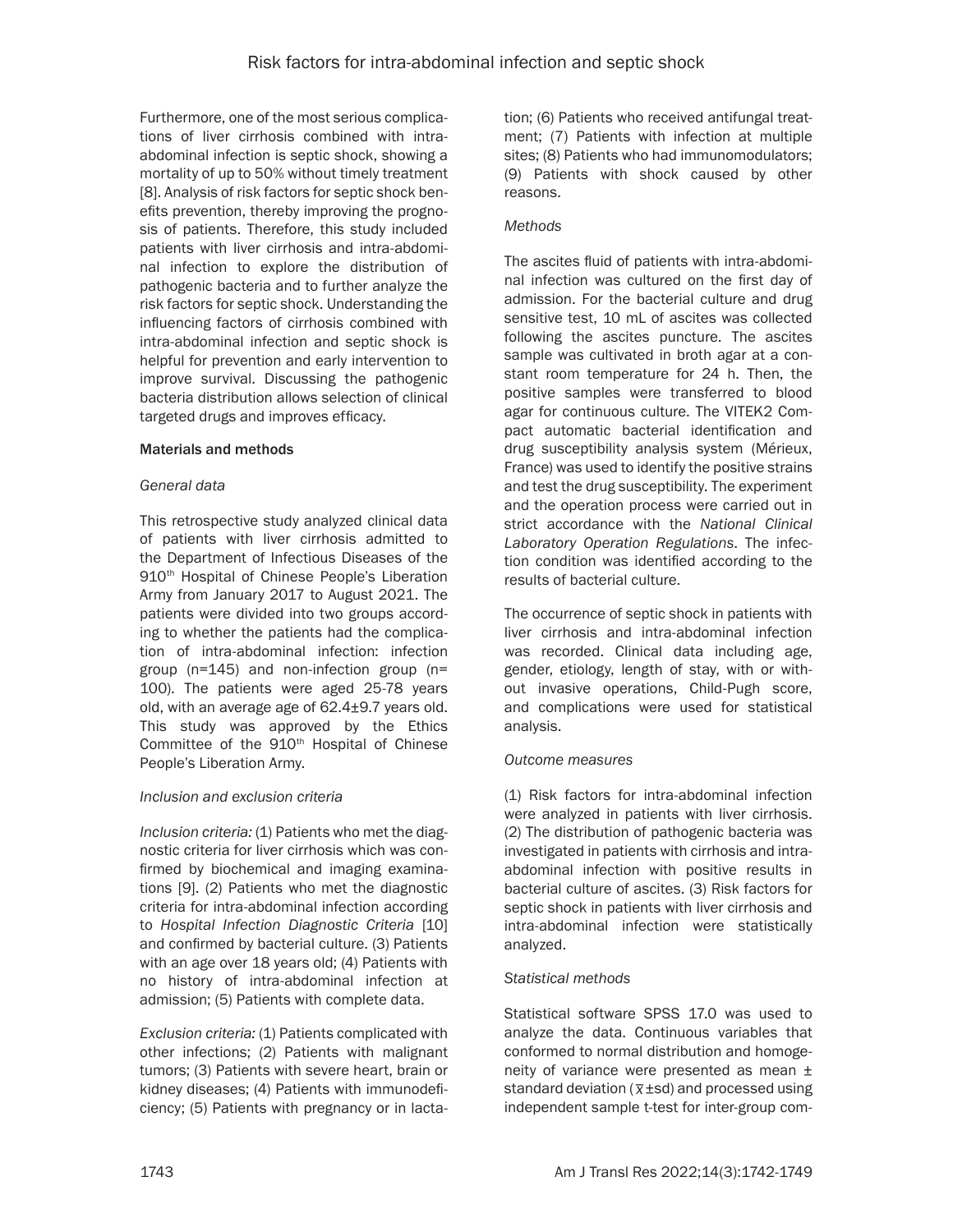| Item                                  | Liver cirrhosis with<br>intra-abdominal | Liver cirrhosis without<br>intra-abdominal | $\chi^2/t$ | P       |
|---------------------------------------|-----------------------------------------|--------------------------------------------|------------|---------|
|                                       | infection group (n=145)                 | infection group (n=100)                    |            |         |
| Gender                                |                                         |                                            |            |         |
| Male                                  | 88 (60.69%)                             | 62 (62.00%)                                | 0.043      | 0.836   |
| Female                                | 57 (39.31%)                             | 38 (38.00%)                                |            |         |
| Age (Y)                               |                                         |                                            |            |         |
| $\geq 60$                             | 83 (57.24%)                             | 38 (38.00%)                                | 8.776      | 0.003   |
| <60                                   | 62 (42.76%)                             | 62 (62.00%)                                |            |         |
| Etiology                              |                                         |                                            |            |         |
| Hepatitis cirrhosis                   | 78 (53.79%)                             | 40 (40.00%)                                | 4.510      | 0.034   |
| <b>Others</b>                         | 67 (46.21%)                             | 60 (60.00%)                                |            |         |
| Length of hospital stay               |                                         |                                            |            |         |
| $\geq$ 2 weeks                        | 91 (62.76%)                             | 47 (47.00%)                                | 5.579      | 0.015   |
| <2 weeks                              | 54 (37.24%)                             | 53 (53.00%)                                |            |         |
| Invasive operations                   |                                         |                                            |            |         |
| Yes                                   | 66 (45.52%)                             | 20 (20.00%)                                | 16.916     | < 0.001 |
| <b>No</b>                             | 79 (54.48%)                             | 80 (80.00%)                                |            |         |
| Child-Pugh class                      |                                         |                                            |            |         |
| $A-B$                                 | 76 (52.41%)                             | 66 (66.00%)                                | 4.483      | 0.034   |
| $\mathsf{C}$                          | 69 (47.59%)                             | 34 (34.00%)                                |            |         |
| Upper gastrointestinal bleeding       |                                         |                                            |            |         |
| Yes                                   | 36 (24.83%)                             | 15 (15.00%)                                | 3.468      | 0.063   |
| No                                    | 109 (75.17%)                            | 85 (85.00%)                                |            |         |
| <b>Diabetes</b>                       |                                         |                                            |            |         |
| Yes                                   | 40 (27.59%)                             | 16 (16.00%)                                | 4.506      | 0.034   |
| No                                    | 105 (72.41%)                            | 84 (84.00%)                                |            |         |
| Hypoproteinemia                       |                                         |                                            |            |         |
| Yes                                   | 65 (44.83%)                             | 30 (30.00%)                                | 5.481      | 0.019   |
| <b>No</b>                             | 80 (55.17%)                             | 70 (70.00%)                                |            |         |
| Chronic obstructive pulmonary disease |                                         |                                            |            |         |
| Yes                                   | 36 (24.83%)                             | 22 (22.00%)                                | 0.262      | 0.609   |
| No                                    | 109 (75.17%)                            | 78 (78.00%)                                |            |         |

Table 1. Risk factors for intra-abdominal infection in patients with liver cirrhosis

parison, denoted by t, while those not conforming to normal distribution and homogeneity of variance were presented as M (P25, P75) and processed using rank-sum test, denoted by F. The counted data were expressed as percentage and processed using Pearson's chi-square test, denoted by  $x^2$ . Logistic regression was used to analyze the risk factors. The variables with differences in univariate analysis were selected, and the stepwise forward selection (Wald) was used for variable screening. The inclusion level was P<0.1, and the exclusion level was ≥0.1. The risk for intra-abdominal infection and septic shock in patients was expressed by the adjusted odds ratio (OR value). A difference of P<0.05 was considered significant.

#### **Results**

### *Risk factors for intra-abdominal infection in patients with liver cirrhosis*

As compared to patients with liver cirrhosis but without intra-abdominal infection, those with both liver cirrhosis and intra-abdominal infection showed older age, higher rate of hepatitis cirrhosis, Child-Pugh class C, diabetes and hypoproteinemia, longer length of hospital stay, and higher number of invasive operations received (all P<0.05). Age, etiology, length of hospital stay, invasive operations, Child-Pugh class, diabetes, and hypoproteinemia were the risk factors for intra-abdominal infection in patients with liver cirrhosis, Table 1.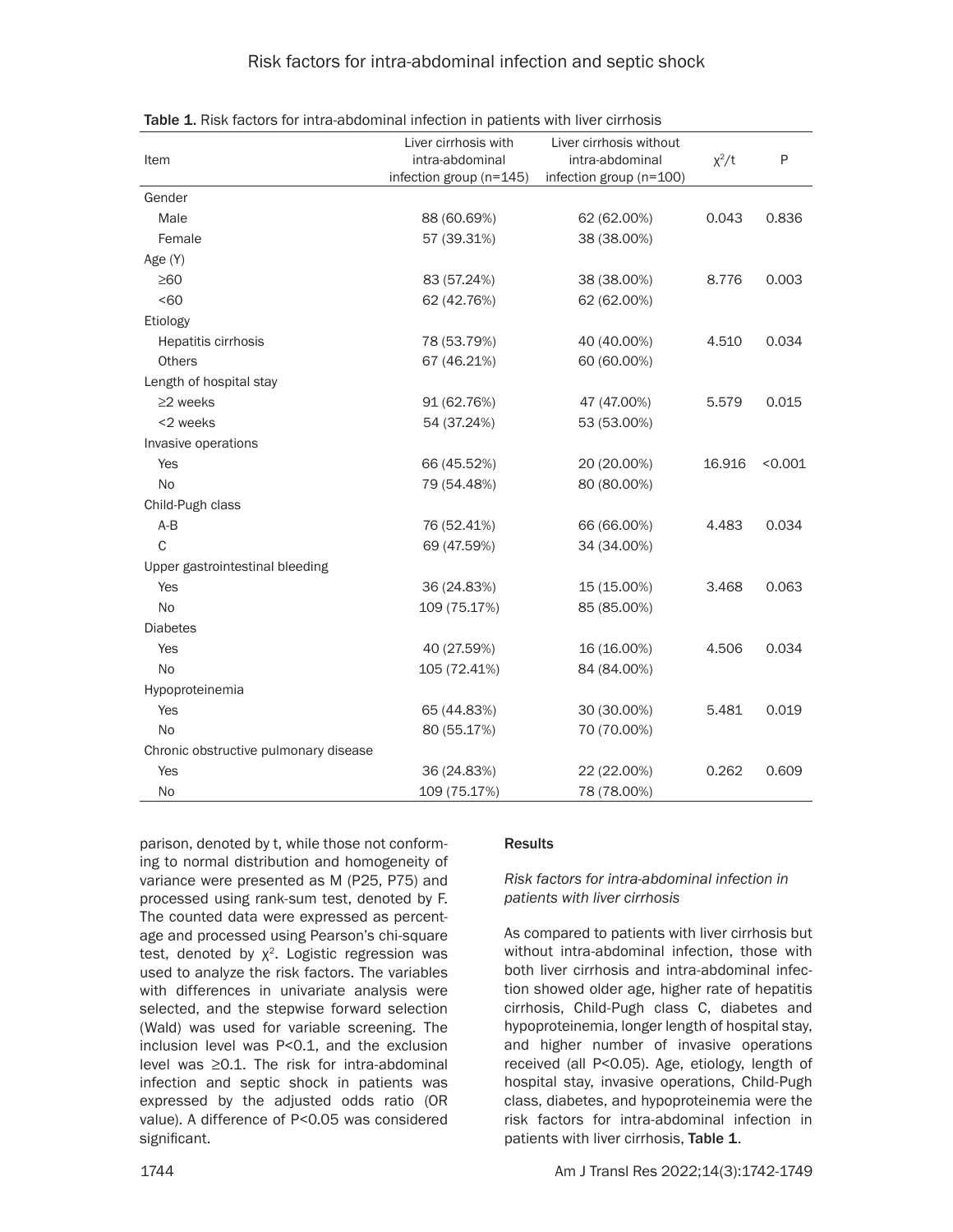Table 2. Multivariate logistic regression analysis of intraabdominal infection occurrence in patients with liver cirrhosis

| Factor                          | OR value (95% CI)          | P     |
|---------------------------------|----------------------------|-------|
| Age (Y)                         | 1.762 (1.231-2.765)        | 0.005 |
| Etiology                        | 2.372 (0.562-10.723)       | 0.291 |
| Length of stay (d)              | 3.322 (1.922-9.291)        | 0.024 |
| Invasive operations             | 1.922 (1.265-2.865)        | 0.002 |
| Child-Pugh class                | 2.456 (0.872-12.912) 0.135 |       |
| Upper gastrointestinal bleeding | 3.453 (0.861-11.221)       | 0.234 |
| <b>Diabetes</b>                 | $0.862(0.234-3.723)$       | 0.762 |
| Hypoproteinemia                 | 5.234 (1.567-22.833)       | 0.026 |

Note: Age ≤60 years old was assigned as 1, age >60 years old as 0; for etiology, hepatitis cirrhosis was assigned as 1, others as 0; length of hospital stay ≥2 weeks was assigned as 1, <2 weeks as 0; for invasive operations, yes was assigned as 1, no as 0; for Child-Pugh class, C was assigned as 1, A-B as 0; for upper gastrointestinal bleeding, yes was assigned as 1, no as 0; for diabetes, yes was assigned as 1, no as 0; for hypoalbuminemia, yes was assigned as 1, no as 0.

| <b>Table 3.</b> Distribution of pathogenic bacteria in patients |
|-----------------------------------------------------------------|
| with liver cirrhosis and intra-abdominal infection              |

| Pathogenic bacteria           | Number of<br>stains (n) | Composition<br>ratio $(\%)$ |
|-------------------------------|-------------------------|-----------------------------|
| Gram-negative bacteria (n=74) | 74                      | 62.71                       |
| Escherichia Coli              | 30                      | 25.42                       |
| Klebsiella pneumoniae         | 23                      | 19.49                       |
| Pseudomonas aeruginosa        | 11                      | 9.32                        |
| Citrobacter freundii          | 7                       | 5.93                        |
| Enterobacter aerogenes        | 2                       | 1.69                        |
| Enterobacter cloacae          | 1                       | 0.85                        |
| Gram-positive bacteria (n=41) | 41                      | 34.75                       |
| Staphylococcus epidermidis    | 14                      | 11.86                       |
| Streptococcus pneumoniae      | 12                      | 10.17                       |
| Enterococcus faecalis         | 9                       | 7.63                        |
| Staphylococcus aureus         | 4                       | 3.39                        |
| Staphylococcus haemolyticus   | 2                       | 1.69                        |
| Fungus $(n=3)$                | 3                       | 2.54                        |
| Candida albicans              | 3                       | 2.54                        |

*Multivariate logistic regression analysis of the risk factors for intra-abdominal infection in patients with liver cirrhosis*

Multivariate regression analysis found that age (OR value (95% CI): 1.762 (1.231-2.765), P=0.005), length of stay (OR value (95% CI): 3.322 (1.922-9.291), P=0.024), invasive operation (OR value (95% CI): 1.922 (1.265-2.865), P=0.002) and hypoproteinemia (OR value (95% CI): 5.234 (1.567-22.833), P=0.026) were risk factors for intra-abdominal infection in patients with liver cirrhosis, Table 2.

*Distribution of pathogenic bacteria in patients with liver cirrhosis and intraabdominal infection*

The pathogenic bacteria were tested in the 145 patients with liver cirrhosis combined with intra-abdominal infection, and 65 patients were found to be positive, with a positivity rate of 44.83%. A total of 118 strains were isolated from the sample collected from 65 patients with positive test results. Among the 118 strains, 74 of them were gram-negative bacteria (62.71%), 41 were grampositive bacteria (34.75%), and 3 strains were fungus (2.54%), Table 3.

*Risk factors for septic shock in patients with liver cirrhosis and intra-abdominal infection*

Among the 145 patients with liver cirrhosis and intra-abdominal infection, the incidence of septic shock was 27.59% (40 cases). As compared to patients without septic shock, those with septic shock received more invasive operations and had older age, longer hospital stays, and higher rate of upper gastrointestinal bleeding, diabetes, and hypoproteinemia (all P<0.05), suggesting that age, length of hospital stay, invasive operations, upper gastrointestinal bleeding, diabetes, and hypoalbuminemia were risk factors for septic shock, Table 4.

*Multivariate logistic regression analysis of risk factors for septic shock in patients with liver cirrhosis and intraabdominal infection*

Multivariate regression analysis found that age (OR value 4.283 (2.242-5.782),

P=0.001), length of hospital stay (OR value (95% CI): 4.392 (3.176-5.627), P=0.003), invasive operations (OR Value (95% CI): 2.431 (1.458-4.382) P=0.021) and hypoproteinemia (OR value (95% CI): 5.829 (3.562-8.273), P=0.001) were risk factors for septic shock in patients with liver cirrhosis combined with intra-abdominal infection, Table 5.

# **Discussion**

Liver cirrhosis can be the late stage of various liver diseases, often accompanied by decline of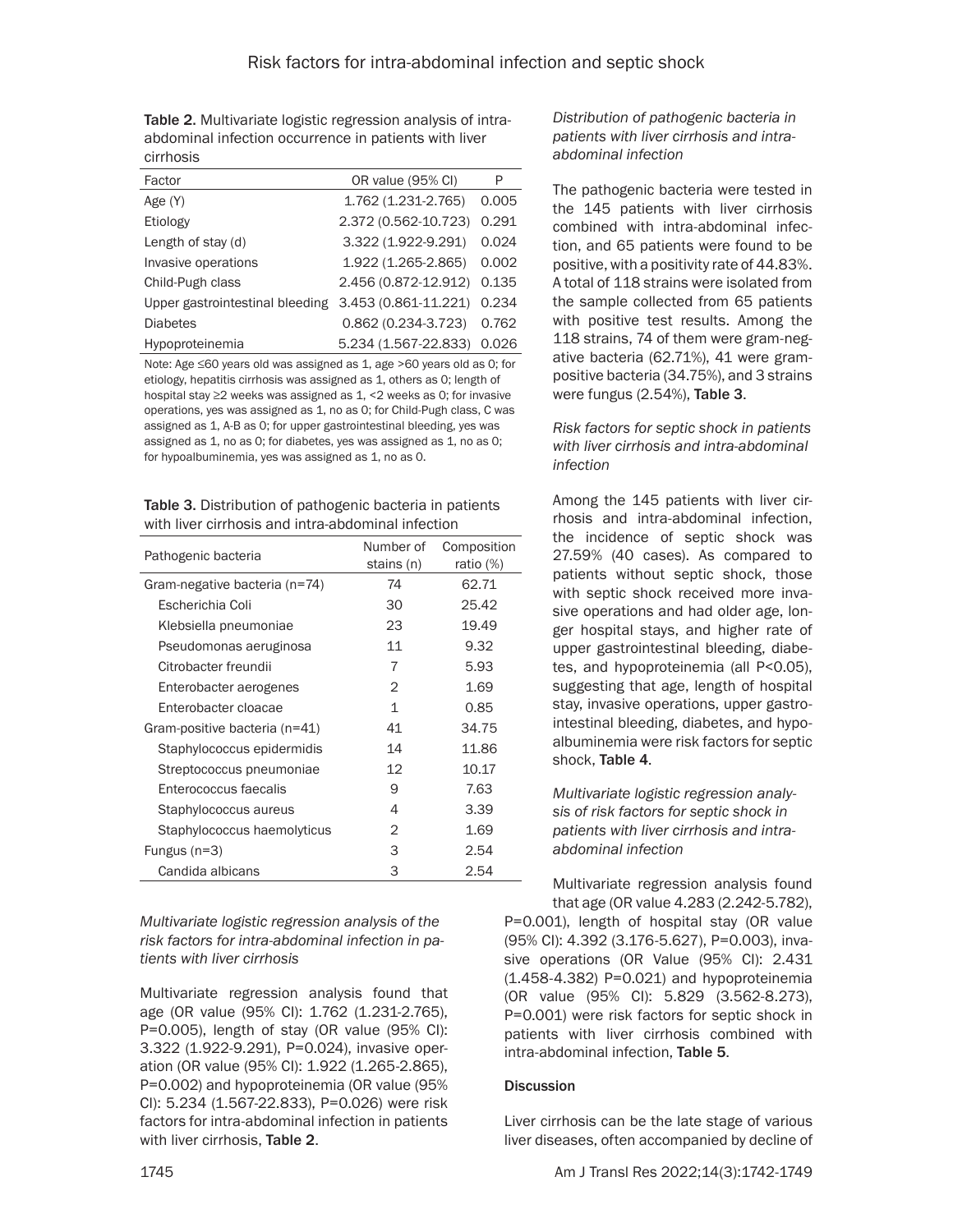# Risk factors for intra-abdominal infection and septic shock

| Item                                  | Septic shock group<br>$(n=40)$ | Non-septic shock group<br>$(n=105)$ | $x^2/t$ | P     |
|---------------------------------------|--------------------------------|-------------------------------------|---------|-------|
| Gender                                |                                |                                     |         |       |
| Male                                  | 28 (70.00%)                    | 60 (57.14%)                         | 2.007   | 0.152 |
| Female                                | 12 (30.00%)                    | 45 (42.86%)                         |         |       |
| Age (Y)                               |                                |                                     |         |       |
| $\geq 60$                             | 30 (75.00%)                    | 53 (50.48%)                         | 7.117   | 0.008 |
| <60                                   | 10 (25.00%)                    | 52 (49.52%)                         |         |       |
| Etiology                              |                                |                                     |         |       |
| Hepatitis cirrhosis                   | 22 (55.00%)                    | 56 (53.33%)                         | 0.032   | 0.857 |
| <b>Others</b>                         | 18 (45.00%)                    | 49 (46.67%)                         |         |       |
| Length of hospital stay               |                                |                                     |         |       |
| $\geq$ 2 weeks                        | 32 (80.00%)                    | 59 (56.19%)                         | 7.026   | 0.008 |
| <2 weeks                              | 8 (20.00%)                     | 46 (43.81%)                         |         |       |
| Invasive operations                   |                                |                                     |         |       |
| Yes                                   | 25 (62.50%)                    | 41 (39.05%)                         | 6.424   | 0.011 |
| No                                    | 15 (37.50%)                    | 64 (60.95%)                         |         |       |
| Child-Pugh class                      |                                |                                     |         |       |
| $A-B$                                 | 20 (50.00%)                    | 56 (53.33%)                         | 0.129   | 0.719 |
| C                                     | 20 (50.00%)                    | 49 (46.67%)                         |         |       |
| Upper gastrointestinal bleeding       |                                |                                     |         |       |
| Yes                                   | 15 (37.50%)                    | 21 (20.00%)                         | 4.753   | 0.029 |
| No                                    | 25 (62.50%)                    | 84 (80.00%)                         |         |       |
| <b>Diabetes</b>                       |                                |                                     |         |       |
| Yes                                   | 16 (40.00%)                    | 24 (22.86%)                         | 4.261   | 0.039 |
| <b>No</b>                             | 24 (60.00%)                    | 81 (77.14%)                         |         |       |
| Hypoproteinemia                       |                                |                                     |         |       |
| Yes                                   | 27 (67.50%)                    | 38 (36.19%)                         | 11.481  | 0.001 |
| <b>No</b>                             | 13 (32.50%)                    | 67 (63.81%)                         |         |       |
| Chronic obstructive pulmonary disease |                                |                                     |         |       |
| Yes                                   | 10 (25.00%)                    | 26 (24.76%)                         | 0.001   | 0.976 |
| <b>No</b>                             | 30 (75.00%)                    | 79 (75.24%)                         |         |       |

Table 4. Risk factors for septic shock in patients with liver cirrhosis and intra-abdominal infection

Table 5. Multivariate logistic regression analysis of septic shock occurrence in patients with liver cirrhosis and intraabdominal infection

| Factor                          | OR value (95% CI)      | P     |
|---------------------------------|------------------------|-------|
| Age (Y)                         | 4.283 (2.242-5.782)    | 0.001 |
| Length of stay (d)              | 4.392 (3.176-5.627)    | 0.003 |
| Invasive operations             | 2.431 (1.458-4.382)    | 0.021 |
| Upper gastrointestinal bleeding | $0.865(0.192 - 3.674)$ | 0.652 |
| <b>Diabetes</b>                 | 3.412 (0.892-10.023)   | 0.135 |
| Hypoproteinemia                 | 5.829 (3.562-8.273)    | 0.001 |

Note: Age ≤60 years old was assigned as 1, age >60 years old as 0; length of hospital stay ≥2 weeks was assigned as 1, <2 weeks as 0; for invasive operations, yes was assigned as 1, no as 0; for Child-Pugh class, C was assigned as 1, A-B as 0; for upper gastrointestinal bleeding, yes was assigned as 1, no as 0; for diabetes, yes was assigned as 1, no as 0; for hypoalbuminemia, yes was assigned as 1, no as 0.

liver function and may induce liver cancer [11, 12]. Intestinal permeability in patients with liver cirrhosis is increased due to gastrointestinal edema, intestinal mucosal degeneration and other factors, which makes it easy for pathogenic bacteria to enter the abdominal cavity from the intestine. Furthermore, decline in immune function also makes patients with liver cirrhosis more prone to intra-abdominal infection [13, 14]. This study included liver cirrhosis patients with or without intra-abdominal infection as the research subjects. Multivariate regression analy-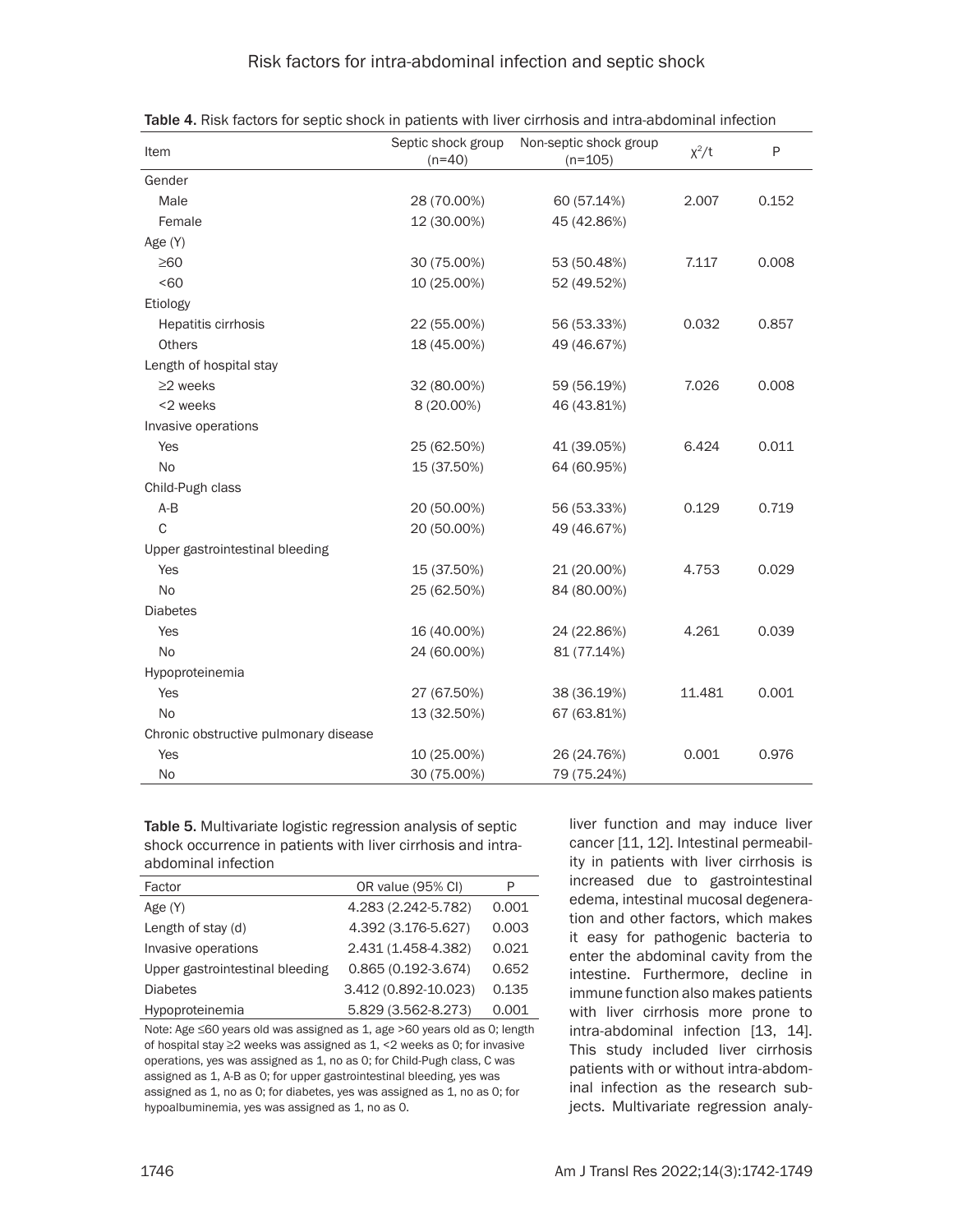sis showed that age, length of hospital stay, invasive operations and hypoproteinemia were risk factors for intra-abdominal infection in patients with liver cirrhosis. With an increase in age, organ function declines. Coupled with the poor immunity of patients with liver cirrhosis, the risk of infection is significantly increased [15, 16]. Invasive operations can cause oxidative stress, which also increases the risk of exogenous infections [17]. Patients with liver cirrhosis are prone to hypoalbuminemia due to the decline of protein synthesis ability, which reduces the immunity of patients and induces infection [18].

Intra-abdominal infection is a common infection in patients with liver cirrhosis, with an incidence of about 60%, and the pathogenic bacteria of the infection have been reported differently in different regions [19, 20]. Previous studies have shown a general low positive rate of ascites culture during abdominal infection. A study showed that 20 of 98 patients with cirrhosis complicated by intra-abdominal infection were positive for ascites pathogen culture, with a positive rate of 20.41% [21]. An analysis of the distribution and drug resistance of bacteria isolated from patients with abdominal infection showed that the positive rate for pathogen culture in patients with abdominal infection was 15-55%, which is similar to the result (44.83%) of our study [22]. This study showed that the majority of pathogenic bacteria detected were gram-negative, and most of them were Escherichia coli and Klebsiella pneumoniae, which is consistent with previous studies [23, 24]. Clinically, third generation cephalosporins and quinolones are often used for the treatment of gram-negative bacteria. With the raised use of antibiotics, multi-drug-resistant bacteria and gram-positive bacteria are increasing. So, it is necessary to select sensitive antibiotics based on the results of drug culture. Therefore, ascites culture should be conducted in the early period for patients with liver cirrhosis and intra-abdominal infection to determine the pathogenic bacteria. For those with a low positive rate in ascites culture, a comprehensive evaluation should be conducted with the results of other laboratory examinations. For patients with liver cirrhosis and intra-abdominal infection who had poor efficacy after antimicrobial therapy, the treatment regimen should be adjusted considering there might be multidrug-resistant bacteria or gram-positive bacterial infections.

Septic shock in patients with liver cirrhosis can easily lead to multiple organ failure and increase mortality [24]. Therefore, analysis of the risk factors for septic shock in patients with liver cirrhosis combined with intra-abdominal infection is beneficial to the early prevention of septic shock. This study showed that age, length of hospital stay, invasive operations and hypoproteinemia were risk factors for septic shock caused by liver cirrhosis and intraabdominal infection. Older age can lead to decline of organ function, which makes the elderly more vulnerable to infection. Patients with liver cirrhosis have poor immunity [25]. Therefore, elderly patients with liver cirrhosis should be given more attention in preventing septic shock. Moreover, prolonged hospital stay increases the risk of infection. Patients are prone to nosocomial infections, as well as gram-positive bacteria and multi-drug resistant bacteria infections, leading to an increase in the incidence of septic shock [26]. Invasive operation itself can increase the risk of infection. So, for patients with liver cirrhosis and intra-abdominal infection, the risk of infection is significantly increased after invasive operations, which also increase the possibility of multi-drug resistant bacteria infection and septic shock [17]. Hypoalbuminemia is closely related to the decline in immunity. A study has shown that hypoalbuminemia can lead to a poor anti-infectious treatment effect by decreasing the plasma concentration of antibacterial drugs [27]. A study showed that the incidence of septic shock in patients with hypoalbuminemia and liver cirrhosis was 17.5% [28]. It was reported that anti-infection and albumin supplementation for patients with liver cirrhosis and intra-abdominal infection could significantly reduce the mortality comparing to antibacterial drugs alone [18].

Limitations and prospects: This is a single-center study with a small sample size. Multi-center studies with expanded sample size should be conducted to further explore the distribution of pathogens and risk factors for septic shock in patients with liver cirrhosis and intra-abdominal infection. Also, this is a retrospective study, and the included clinical data are not comprehensive, so prospective studies should be carried out in the future for further research.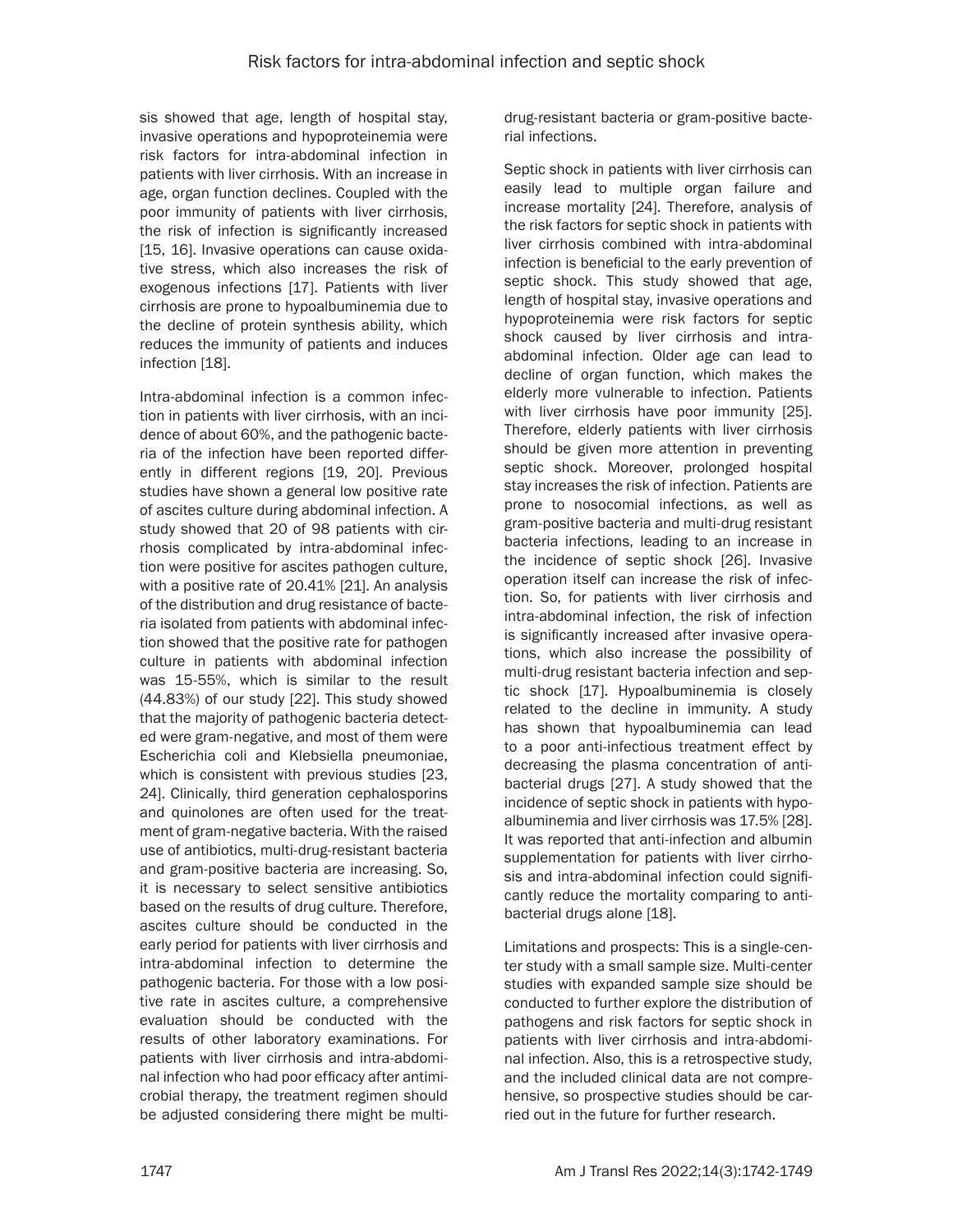In summary, age, length of hospital stay, invasive operation, and hypoproteinemia are risk factors for intra-abdominal infection and septic shock in patients with liver cirrhosis, and gramnegative bacteria are the main pathogens in liver cirrhosis and intra-abdominal infection.

### Disclosure of conflict of interest

None.

Address correspondence to: Liguan Liu, Infectious Disease Department, The 910<sup>th</sup> Hospital of Chinese People's Liberation Army, No. 180 Huayuan Road, Fengze District, Quanzhou 362300, Fujian Province, China. Tel: +86-159-8596-8255; E-mail: [qz180gk@](mailto:qz180gk@163.com) [163.com](mailto:qz180gk@163.com)

### References

- [1] Sipeki N, Antal-Szalmas P, Lakatos PL and Papp M. Immune dysfunction in cirrhosis. World J Gastroenterol 2014; 20: 2564-2577.
- [2] Yang MJ, Guo J, Ye YF, Chen SH, Peng LX, Lin CY, Hu T, Xie SH, Xie CB, Huang QH, Lu YQ, Liu Q, Qian CN and Cao SM. Decreased macrophage inflammatory protein (MIP)-1α and MIP-1β increase the risk of developing nasopharyngeal carcinoma. Cancer Commun (Lond) 2018; 38: 7.
- [3] Marciano S, Dirchwolf M, Bermudez CS, Sobenko N, Haddad L, Genre Bert F, Barcán L, Smud A, Posadas-Martínez ML, Giunta D and Gadano A. Spontaneous bacteremia and spontaneous bacterial peritonitis share similar prognosis in patients with cirrhosis: a cohort study. Hepatol Int 2018; 12: 181-190.
- [4] Rojas E, Aktas A, Parikh H, Khawaja US and Pergament K. Platypnea-orthodeoxia syndrome in a patient with cryptogenic liver cirrhosis: an elusive cause of hypoxemia. Cureus 2019; 11: e3846.
- [5] Li YT, Yu CB, Huang JR, Qin ZJ and Li LJ. Pathogen profile and drug resistance analysis of spontaneous peritonitis in cirrhotic patients. World J Gastroenterol 2015; 21: 10409-10417.
- [6] Cui H, Gao QQ, Yang NM, He T, Wan BS, Wang XQ, Huang T, Zhang L and Han F. Distribution and drug resistance of pathogens causing abdominal infections in patients with liver cirrhosis. Chin J Nosocomiol 2018; 1: 40-43.
- [7] Fang YP, Chen XL, Liu WF, Cao LX and Zhao YY. Etiological characteristics and risk factors for liver cirrhosis and ascites complicated with spontaneous bacterial peritonitis. Chin J Nosocomiol 2017; 13: 2924-2927.
- [8] Galbois A, Aegerter P, Martel-Samb P, Housset C, Thabut D, Offenstadt G, Ait-Oufella H, Maury

E and Guidet B; Collège des Utilisateurs des Bases des données en Réanimation (CUB-Réa) Group. Improved prognosis of septic shock in patients with cirrhosis: a multicenter study. Crit Care Med 2014; 42: 1666-1675.

- [9] Butt N, Khan MA, Abid Z and Haleem F. A case of polyautoimmunity: celiac hepatitis, Grave's disease and autoimmune hemolytic anemia. J Coll Physicians Surg Pak 2019; 29: S106- S108.
- [10] Liu HY and Zhou Z. Management strategy of intra-abdominal infection caused by multidrugresistant bacteria. Chin J Gastrointest Surg 2018; 21: 1351-1355.
- [11] Kanda T, Goto T, Hirotsu Y, Moriyama M and Omata M. Molecular mechanisms driving progression of liver cirrhosis towards hepatocellular carcinoma in chronic hepatitis B and C infections: a review. Int J Mol Sci 2019; 20: 1358.
- [12] Huang CH, Wu LS, Jeng WJ, Cheng YF, Ko YS, Sheen IS and Lin CY. In HCV-related liver cirrhosis, local pulse wave velocity increases and in decompensated patients correlates with poorer survival. PLoS One 2019; 14: e0212770.
- [13] Oey RC, de Man RA, Erler NS, Verbon A and van Buuren HR. Microbiology and antibiotic susceptibility patterns in spontaneous bacterial peritonitis: a study of two dutch cohorts at a 10-year interval. United European Gastroenterol J 2018; 6: 614-621.
- [14] Yan D, Chen Y, Lv T, Huang Y, Yang J, Li Y, Huang J and Li L. Clostridium difficile colonization and infection in patients with hepatic cirrhosis. J Med Microbiol 2017; 66: 1483-1488.
- [15] Shen TC, Chen CH, Lai HC, Lin CL, Tu CY, Hsia TC, Shih CM, Hsu WH and Sung FC. Risk of empyema in patients with chronic liver disease and cirrhosis: a nationwide, population-based cohort study. Liver Int 2017; 37: 862-870.
- [16] Wang WY, Xia BL, Dai YY, Wu TL and Xue YZ. Analysis of distribution and risk factors for pathogenic bacteria in liver cirrhosis complicated with pulmonary infection. Prog Mod Biomed 2019; 19: 4357-4361.
- [17] Wang JY, Chen JT, Zhang T, Fan L, Du S, Jaing CZ and Mou HN. Risk factors for nosocomial infections in patients with hepatitis b liver cirrhosis. J Pract Hepatol 2019; 22: 101-104.
- [18] Thévenot T, Bureau C, Oberti F, Anty R, Louvet A, Plessier A, Rudler M, Heurgué-Berlot A, Rosa I, Talbodec N, Dao T, Ozenne V, Carbonell N, Causse X, Goria O, Minello A, De Ledinghen V, Amathieu R, Barraud H, Nguyen-Khac E, Becker C, Paupard T, Botta-Fridlung D, Abdelli N, Guillemot F, Monnet E and Di Martino V. Effect of albumin in cirrhotic patients with infection other than spontaneous bacterial peritonitis. A